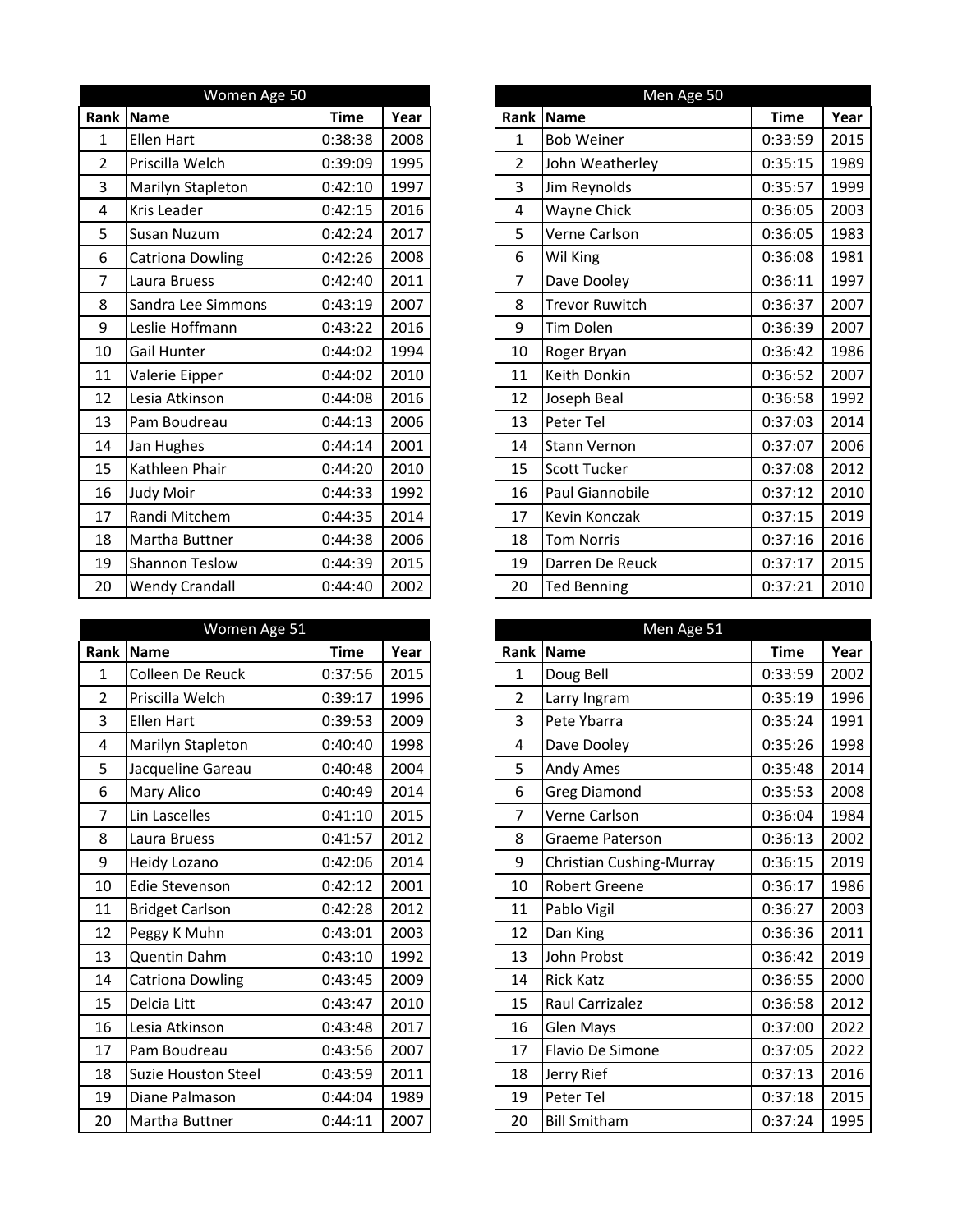|                | Women Age 52                |             |      |                | Men Age 52           |
|----------------|-----------------------------|-------------|------|----------------|----------------------|
| Rank           | Name                        | <b>Time</b> | Year |                | Rank Name            |
| 1              | <b>Ellen Hart</b>           | 0:40:44     | 2010 | 1              | Doug Bell            |
| $\overline{2}$ | <b>Elizabeth Sue Morris</b> | 0:40:47     | 2001 | $\overline{2}$ | <b>Peter Fleming</b> |
| 3              | Mary Alico                  | 0:41:25     | 2015 | 3              | Pete Ybarra          |
| 4              | Lin Lascelles               | 0:42:03     | 2016 | 4              | Andy Ames            |
| 5              | <b>Edie Stevenson</b>       | 0:42:13     | 2002 | 5              | Dave Dooley          |
| 6              | <b>Shannon Teslow</b>       | 0:42:38     | 2017 | 6              | Larry Ingram         |
| $\overline{7}$ | Laura Bruess                | 0:42:50     | 2013 | $\overline{7}$ | Pablo Vigil          |
| 8              | Peggy Muhn                  | 0:43:33     | 2004 | 8              | <b>Greg Diamond</b>  |
| 9              | Janet Healy                 | 0:43:41     | 2014 | 9              | Dan King             |
| 10             | <b>Colleen Burns</b>        | 0:44:08     | 2002 | 10             | Jerry Rief           |
| 11             | Lisa Hoffmann               | 0:44:18     | 2018 | 11             | Raul Carrizalez      |
| 12             | Cora Randall                | 0:44:30     | 2012 | 12             | <b>Bill Smitham</b>  |
| 13             | Tanja Cutting               | 0:44:46     | 2022 | 13             | <b>Tim Jones</b>     |
| 14             | Korinne Jew                 | 0:44:53     | 2019 | 14             | <b>Tom Sturak</b>    |
| 15             | Randi Mitchem               | 0:44:56     | 2016 | 15             | Andrew Bodley        |
| 16             | <b>Murray Greer</b>         | 0:44:59     | 2013 | 16             | <b>Rick Katz</b>     |
| 17             | Mary Lee Withers            | 0:45:09     | 1995 | 17             | Daniel Greer         |
| 18             | Carolyn Mather              | 0:45:33     | 2001 | 18             | Oliver Knowlton      |
| 19             | Pam Boudreau                | 0:45:33     | 2008 | 19             | Tom S. Groves        |
| 20             | Katie Hegg                  | 0:45:35     | 2015 | 20             | Jim Reynolds         |

|                | Women Age 53          |             |      |                | Men Age 53              |
|----------------|-----------------------|-------------|------|----------------|-------------------------|
| Rank           | Name                  | <b>Time</b> | Year |                | Rank Name               |
| $\mathbf{1}$   | Mary Alico            | 0:40:47     | 2016 | $\mathbf{1}$   | <b>Peter Fleming</b>    |
| $\overline{2}$ | <b>Edie Stevenson</b> | 0:41:43     | 2003 | $\overline{2}$ | <b>Bob Weiner</b>       |
| 3              | Laura Bruess          | 0:41:47     | 2014 | 3              | Pete Ybarra             |
| 4              | Lin Lascelles         | 0:41:51     | 2017 | 4              | Doug Bell               |
| 5              | Delicia Litt          | 0:42:11     | 2012 | 5              | David Litoff            |
| 6              | Sara Freitas          | 0:42:38     | 2011 | 6              | Dave Dooley             |
| 7              | <b>Shannon Teslow</b> | 0:43:04     | 2018 | 7              | Larry Ingram            |
| 8              | <b>Kris Leader</b>    | 0:43:27     | 2019 | 8              | Rafael Pacheco          |
| 9              | Mary Lee Withers      | 0:43:29     | 1996 | 9              | Benji Durden            |
| 10             | <b>Terri Cassel</b>   | 0:43:42     | 2015 | 10             | Raul Carrizalez         |
| 11             | Marilyn Stapleton     | 0:44:08     | 2000 | 11             | Pablo Vigil             |
| 12             | Patti Galleher        | 0:44:16     | 2011 | 12             | Kevin Konczak           |
| 13             | Peggy Muhn            | 0:44:18     | 2005 | 13             | Jim Reynolds            |
| 14             | Judy Chamberlin       | 0:44:21     | 2012 | 14             | <b>Robert Mcandrews</b> |
| 15             | Jan Hughes            | 0:44:21     | 2004 | 15             | Dan King                |
| 16             | <b>Dlane Palmason</b> | 0:44:31     | 1991 | 16             | Simon Martin            |
| 17             | Pam Boudreau          | 0:44:37     | 2009 | 17             | <b>Tom Groves</b>       |
| 18             | Leslie Hoffman        | 0:44:41     | 2019 | 18             | Mark Wayne Bell         |
| 19             | Karen Jones           | 0:44:58     | 2015 | 19             | Jerry Rief              |

|                | Women Age 52                |             |      |
|----------------|-----------------------------|-------------|------|
|                | Rank Name                   | <b>Time</b> | Year |
| $\mathbf{1}$   | Ellen Hart                  | 0:40:44     | 2010 |
| $\overline{2}$ | <b>Elizabeth Sue Morris</b> | 0:40:47     | 2001 |
| $\overline{3}$ | <b>Mary Alico</b>           | 0:41:25     | 2015 |
| 4              | Lin Lascelles               | 0:42:03     | 2016 |
| 5              | Edie Stevenson              | 0:42:13     | 2002 |
| 6              | <b>Shannon Teslow</b>       | 0:42:38     | 2017 |
| $\overline{7}$ | Laura Bruess                | 0:42:50     | 2013 |
| 8              | Peggy Muhn                  | 0:43:33     | 2004 |
| 9              | Janet Healy                 | 0:43:41     | 2014 |
| 10             | <b>Colleen Burns</b>        | 0:44:08     | 2002 |
| 11             | Lisa Hoffmann               | 0:44:18     | 2018 |
| 12             | Cora Randall                | 0:44:30     | 2012 |
| 13             | <b>Tanja Cutting</b>        | 0:44:46     | 2022 |
| 14             | Korinne Jew                 | 0:44:53     | 2019 |
| 15             | Randi Mitchem               | 0:44:56     | 2016 |
| 16             | Murray Greer                | 0:44:59     | 2013 |
| 17             | Mary Lee Withers            | 0:45:09     | 1995 |
| 18             | Carolyn Mather              | 0:45:33     | 2001 |
| 19             | Pam Boudreau                | 0:45:33     | 2008 |
| 20             | Katie Hegg                  | 0:45:35     | 2015 |

|                | Women Age 53           |             |      |
|----------------|------------------------|-------------|------|
|                | Rank Name              | <b>Time</b> | Year |
| 1              | <b>Mary Alico</b>      | 0:40:47     | 2016 |
| $\overline{2}$ | Edie Stevenson         | 0:41:43     | 2003 |
| 3              | Laura Bruess           | 0:41:47     | 2014 |
| 4              | Lin Lascelles          | 0:41:51     | 2017 |
| 5              | Delicia Litt           | 0:42:11     | 2012 |
| 6              | Sara Freitas           | 0:42:38     | 2011 |
| 7              | <b>Shannon Teslow</b>  | 0:43:04     | 2018 |
| 8              | <b>Kris Leader</b>     | 0:43:27     | 2019 |
| 9              | Mary Lee Withers       | 0:43:29     | 1996 |
| 10             | <b>Terri Cassel</b>    | 0:43:42     | 2015 |
| 11             | Marilyn Stapleton      | 0:44:08     | 2000 |
| 12             | Patti Galleher         | 0:44:16     | 2011 |
| 13             | Peggy Muhn             | 0:44:18     | 2005 |
| 14             | <b>Judy Chamberlin</b> | 0:44:21     | 2012 |
| 15             | Jan Hughes             | 0:44:21     | 2004 |
| 16             | <b>Dlane Palmason</b>  | 0:44:31     | 1991 |
| 17             | Pam Boudreau           | 0:44:37     | 2009 |
| 18             | Leslie Hoffman         | 0:44:41     | 2019 |
| 19             | Karen Jones            | 0:44:58     | 2015 |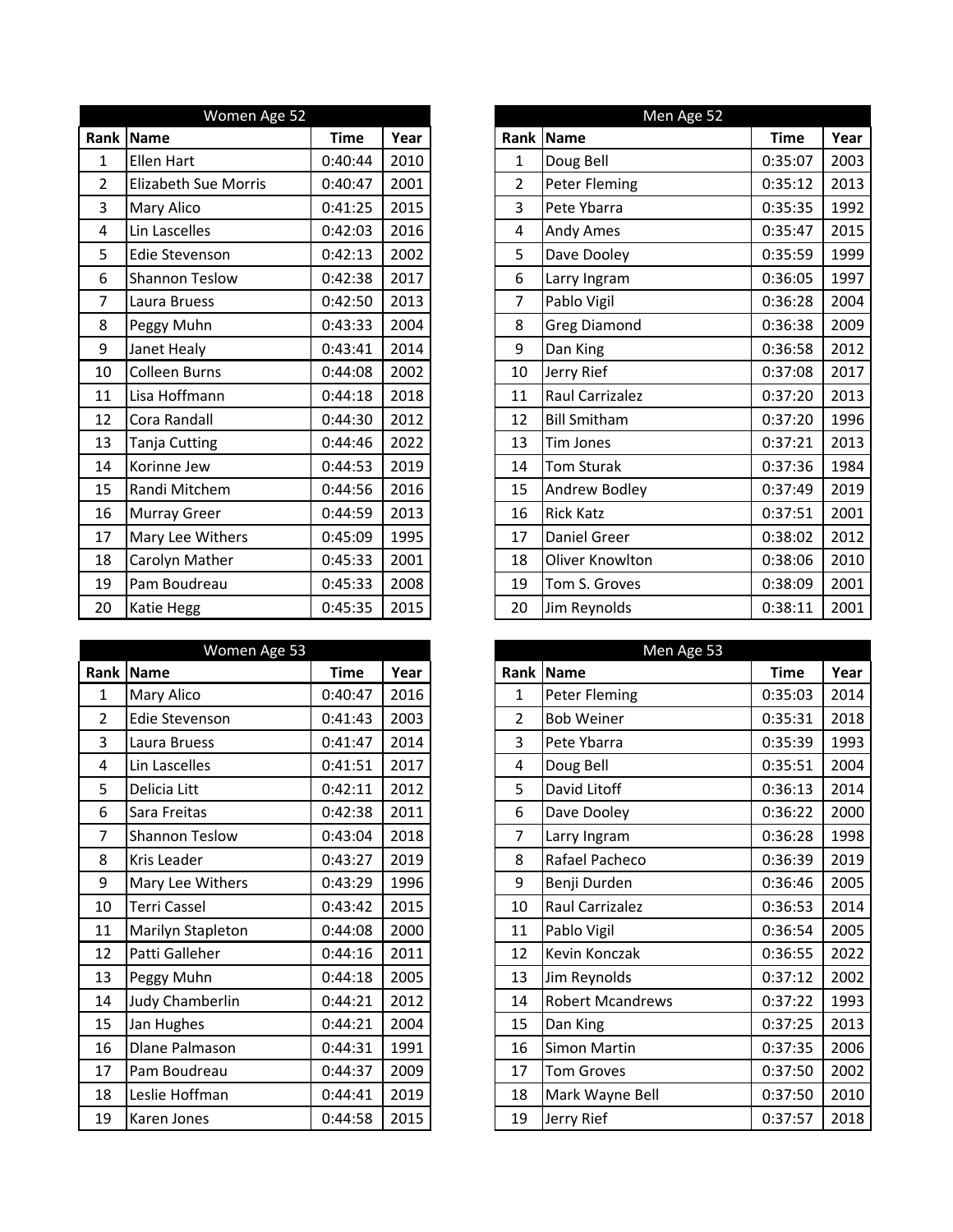| Susan Noe<br>20 | $0:45:13$   2008 |  |
|-----------------|------------------|--|
|-----------------|------------------|--|

|                | Women Age 54          |             | Men Age 54 |                |                      |
|----------------|-----------------------|-------------|------------|----------------|----------------------|
|                | Rank Name             | <b>Time</b> | Year       |                | <b>Rank Name</b>     |
| $\mathbf 1$    | Ellen Hart            | 0:39:11     | 2012       | 1              | Doug Bell            |
| $\overline{2}$ | Colleen De Reuck      | 0:40:40     | 2018       | $\overline{2}$ | David Litoff         |
| 3              | Patti Galleher        | 0:41:42     | 2012       | 3              | Dan King             |
| 4              | Laura Bruess          | 0:42:45     | 2015       | $\overline{4}$ | Dave Dooley          |
| 5              | <b>Terri Cassel</b>   | 0:43:20     | 2016       | 5              | Raul Carrizalez      |
| 6              | Carolyn Mather        | 0:43:25     | 2003       | 6              | Larry Ingram         |
| 7              | Peggy Muhn            | 0:44:09     | 2006       | 7              | John Victoria        |
| 8              | <b>Edie Stevenson</b> | 0:44:16     | 2004       | 8              | Jerry Rief           |
| 9              | Lin Lascelles         | 0:44:39     | 2018       | 9              | Kevin Deighan        |
| 10             | Diane Palmason        | 0:44:52     | 1992       | 10             | <b>Ronald Davis</b>  |
| 11             | Judy Chamberlin       | 0:45:00     | 2013       | 11             | <b>Heath Hibbard</b> |
| 12             | Connie DeMercurio     | 0:45:01     | 2011       | 12             | Ken Jagmin           |
| 13             | Jan Hughes            | 0:45:06     | 2005       | 13             | Pablo Vigil          |
| 14             | Carolyn Woodbury      | 0:45:18     | 1991       | 14             | Gordan Macfarland    |
| 15             | Sue Butcher           | 0:45:22     | 2007       | 15             | <b>Greg Diamond</b>  |
| 16             | Pam Boudreau          | 0:45:23     | 2010       | 16             | James Boughter       |
| 17             | Stephanie Scholl      | 0:45:41     | 2017       | 17             | Peter Tel            |
| 18             | Karen Jones           | 0:45:50     | 2016       | 18             | <b>Jay Survil</b>    |
| 19             | Delicia Litt          | 0:46:00     | 2013       | 19             | David Minter         |
| 20             | Cora Randall          | 0:46:06     | 2014       | 20             | Hal Westberg         |

| Women Age 55   |                         |             |      |  |                | Men Age 55            |
|----------------|-------------------------|-------------|------|--|----------------|-----------------------|
|                | Rank Name               | <b>Time</b> | Year |  |                | Rank Name             |
| $\mathbf 1$    | Laura Bruess            | 0:40:39     | 2016 |  | $\mathbf 1$    | Dave Dooley           |
| $\overline{2}$ | Nina Caron              | 0:41:32     | 2015 |  | $\overline{2}$ | Dan King              |
| 3              | <b>Ellen Hart</b>       | 0:42:11     | 2013 |  | 3              | <b>Ronald Davis</b>   |
| 4              | Patti Galleher          | 0:42:17     | 2013 |  | 4              | <b>Richard LeDoux</b> |
| 5              | Delicia Litt            | 0:42:27     | 2014 |  | 5              | <b>Greg Diamond</b>   |
| 6              | <b>Terri Cassel</b>     | 0:42:55     | 2017 |  | 6              | Wayne Chick           |
| 7              | Edie Stevenson          | 0:42:58     | 2005 |  | 7              | John Victoria         |
| 8              | Lin Lascelles           | 0:43:36     | 2019 |  | 8              | Heath Hibbard         |
| 9              | Peggy Muhn              | 0:43:54     | 2007 |  | 9              | Craig Person          |
| 10             | Heidy Lozano            | 0:44:18     | 2018 |  | 10             | Ken Randall           |
| 11             | Stephanie Scholl        | 0:44:58     | 2018 |  | 11             | Peter Tel             |
| 12             | Judy Chamberlin         | 0:45:00     | 2014 |  | 12             | Daniel Greer          |
| 13             | Diane Palmason          | 0:45:02     | 1993 |  | 13             | <b>Rick Katz</b>      |
| 14             | Jan Hughes              | 0:45:14     | 2006 |  | 14             | <b>Rich Romero</b>    |
| 15             | Jan Daker               | 0:45:29     | 2003 |  | 15             | Ken Jagmin            |
| 16             | Lynne Shults            | 0:45:34     | 2022 |  | 16             | Raul Carrizalez       |
| 17             | <b>Catriona Dowling</b> | 0:45:36     | 2013 |  | 17             | Jay Survil            |
| 18             | Connie DeMercurio       | 0:46:02     | 2012 |  | 18             | Pablo Vigil           |

| 20 | Susan Noe | $0:45:13$   2008 |  |  | 20 | Daniel Greer | 0:37:59 | 2013 |
|----|-----------|------------------|--|--|----|--------------|---------|------|
|----|-----------|------------------|--|--|----|--------------|---------|------|

|                | Women Age 54        |             |      |  |                | Men Age 54           |             |
|----------------|---------------------|-------------|------|--|----------------|----------------------|-------------|
|                | Rank Name           | <b>Time</b> | Year |  |                | Rank Name            | <b>Time</b> |
| 1              | <b>Ellen Hart</b>   | 0:39:11     | 2012 |  | 1              | Doug Bell            | 0:35:13     |
| $\overline{2}$ | Colleen De Reuck    | 0:40:40     | 2018 |  | $\overline{2}$ | David Litoff         | 0:36:03     |
| 3              | Patti Galleher      | 0:41:42     | 2012 |  | 3              | Dan King             | 0:36:03     |
| $\overline{4}$ | Laura Bruess        | 0:42:45     | 2015 |  | 4              | Dave Dooley          | 0:36:42     |
| 5              | <b>Terri Cassel</b> | 0:43:20     | 2016 |  | 5              | Raul Carrizalez      | 0:36:43     |
| 6              | Carolyn Mather      | 0:43:25     | 2003 |  | 6              | Larry Ingram         | 0:36:56     |
| $\overline{7}$ | Peggy Muhn          | 0:44:09     | 2006 |  | 7              | John Victoria        | 0:37:00     |
| 8              | Edie Stevenson      | 0:44:16     | 2004 |  | 8              | Jerry Rief           | 0:37:34     |
| 9              | Lin Lascelles       | 0:44:39     | 2018 |  | 9              | Kevin Deighan        | 0:37:40     |
| 10             | Diane Palmason      | 0:44:52     | 1992 |  | 10             | <b>Ronald Davis</b>  | 0:37:47     |
| 11             | Judy Chamberlin     | 0:45:00     | 2013 |  | 11             | <b>Heath Hibbard</b> | 0:38:01     |
| 12             | Connie DeMercurio   | 0:45:01     | 2011 |  | 12             | Ken Jagmin           | 0:38:02     |
| 13             | Jan Hughes          | 0:45:06     | 2005 |  | 13             | Pablo Vigil          | 0:38:06     |
| 14             | Carolyn Woodbury    | 0:45:18     | 1991 |  | 14             | Gordan Macfarland    | 0:38:10     |
| 15             | Sue Butcher         | 0:45:22     | 2007 |  | 15             | <b>Greg Diamond</b>  | 0:38:15     |
| 16             | Pam Boudreau        | 0:45:23     | 2010 |  | 16             | James Boughter       | 0:38:17     |
| 17             | Stephanie Scholl    | 0:45:41     | 2017 |  | 17             | Peter Tel            | 0:38:20     |
| 18             | Karen Jones         | 0:45:50     | 2016 |  | 18             | <b>Jay Survil</b>    | 0:38:21     |
| 19             | Delicia Litt        | 0:46:00     | 2013 |  | 19             | David Minter         | 0:38:28     |
| 20             | Cora Randall        | 0:46:06     | 2014 |  | 20             | Hal Westberg         | 0:38:31     |

|                | Women Age 55            |             |      | Men Age 55     |                       |             |      |  |  |
|----------------|-------------------------|-------------|------|----------------|-----------------------|-------------|------|--|--|
|                | Rank Name               | <b>Time</b> | Year |                | Rank Name             | <b>Time</b> | Year |  |  |
| 1              | Laura Bruess            | 0:40:39     | 2016 | 1              | Dave Dooley           | 0:36:36     | 2002 |  |  |
| $\overline{2}$ | Nina Caron              | 0:41:32     | 2015 | $\overline{2}$ | Dan King              | 0:36:37     | 2015 |  |  |
| 3              | Ellen Hart              | 0:42:11     | 2013 | 3              | <b>Ronald Davis</b>   | 0:37:08     | 2001 |  |  |
| 4              | Patti Galleher          | 0:42:17     | 2013 | 4              | <b>Richard LeDoux</b> | 0:37:30     | 2012 |  |  |
| 5              | Delicia Litt            | 0:42:27     | 2014 | 5              | <b>Greg Diamond</b>   | 0:37:31     | 2012 |  |  |
| 6              | <b>Terri Cassel</b>     | 0:42:55     | 2017 | 6              | Wayne Chick           | 0:37:35     | 2008 |  |  |
| $\overline{7}$ | Edie Stevenson          | 0:42:58     | 2005 | 7              | John Victoria         | 0:38:00     | 2009 |  |  |
| 8              | Lin Lascelles           | 0:43:36     | 2019 | 8              | <b>Heath Hibbard</b>  | 0:38:14     | 2008 |  |  |
| 9              | Peggy Muhn              | 0:43:54     | 2007 | 9              | Craig Person          | 0:38:20     | 2019 |  |  |
| 10             | <b>Heidy Lozano</b>     | 0:44:18     | 2018 | 10             | Ken Randall           | 0:38:25     | 1993 |  |  |
| 11             | Stephanie Scholl        | 0:44:58     | 2018 | 11             | Peter Tel             | 0:38:30     | 2019 |  |  |
| 12             | Judy Chamberlin         | 0:45:00     | 2014 | 12             | Daniel Greer          | 0:38:31     | 2015 |  |  |
| 13             | Diane Palmason          | 0:45:02     | 1993 | 13             | <b>Rick Katz</b>      | 0:38:34     | 2004 |  |  |
| 14             | Jan Hughes              | 0:45:14     | 2006 | 14             | <b>Rich Romero</b>    | 0:38:47     | 1992 |  |  |
| 15             | Jan Daker               | 0:45:29     | 2003 | 15             | Ken Jagmin            | 0:38:47     | 2001 |  |  |
| 16             | Lynne Shults            | 0:45:34     | 2022 | 16             | Raul Carrizalez       | 0:38:43     | 2016 |  |  |
| 17             | <b>Catriona Dowling</b> | 0:45:36     | 2013 | 17             | Jay Survil            | 0:38:51     | 2014 |  |  |
| 18             | Connie DeMercurio       | 0:46:02     | 2012 | 18             | Pablo Vigil           | 0:38:57     | 2007 |  |  |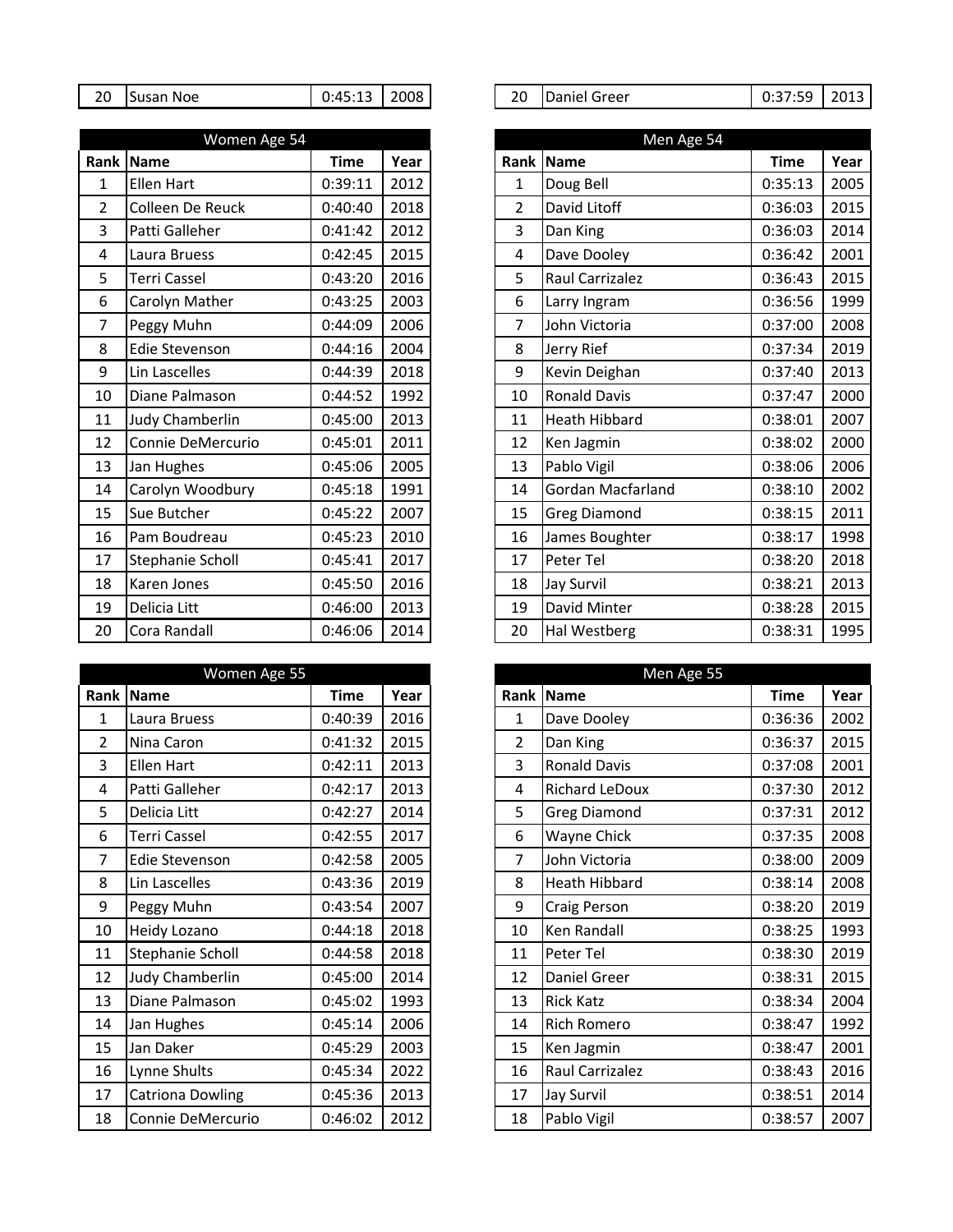| 19 | ↑ Sue Butcher | $0:46:02$   2008 |  |
|----|---------------|------------------|--|
| 20 | Kate Schulte  | $0:46:12$   2018 |  |

|                | Women Age 56            |             |      | Men Age 56     |                         |
|----------------|-------------------------|-------------|------|----------------|-------------------------|
| <b>Rank</b>    | <b>Name</b>             | <b>Time</b> | Year | Rank           | Name                    |
| 1              | Delcia Litt             | 0:40:57     | 2015 | 1              | <b>Peter Fleming</b>    |
| $\overline{2}$ | Patti Galleher          | 0:42:07     | 2014 | $\overline{2}$ | Dave Dooley             |
| 3              | Laura Bruess            | 0:42:42     | 2017 | 3              | Raul Carrizalez         |
| 4              | <b>Terri Cassel</b>     | 0:43:42     | 2018 | 4              | Kyle Hubbart            |
| 5              | Ellen Hart              | 0:43:51     | 2014 | 5              | Charlie Gray            |
| 6              | <b>Edie Stevenson</b>   | 0:43:57     | 2006 | 6              | Kevin Pfefferle         |
| 7              | Diane Palmason          | 0:44:06     | 1994 | $\overline{7}$ | Wayne Chick             |
| 8              | Kris Leader             | 0:44:18     | 2022 | 8              | Ken Jagmin              |
| 9              | Wen-Shi Yu              | 0:45:38     | 1991 | 9              | <b>Robert McAndrews</b> |
| 10             | Diane Ridgway           | 0:45:47     | 2005 | 10             | Jim Reynolds            |
| 11             | Karen Jones             | 0:45:59     | 2018 | 11             | <b>Clifford Adcock</b>  |
| 12             | Linda Peters            | 0:46:01     | 2005 | 12             | <b>Jay Survil</b>       |
| 13             | <b>Catriona Dowling</b> | 0:46:35     | 2014 | 13             | <b>Greg Diamond</b>     |
| 14             | Judy Chamberlin         | 0:46:51     | 2015 | 14             | <b>Rick Katz</b>        |
| 15             | Deb Cunningham          | 0:46:57     | 2018 | 15             | <b>Bill Rodgers</b>     |
| 16             | Anne Campbell           | 0:47:13     | 2013 | 16             | Jerry Graham            |
| 17             | <b>Bogie Bogner</b>     | 0:47:26     | 2004 | 17             | Lynn Dougherty          |
| 18             | Carrie Mullarkey-Baird  | 0:47:48     | 2018 | 18             | Ernie Black             |
| 19             | Pam Boudreau            | 0:48:01     | 2012 | 19             | Don Larson              |
| 20             | Sue Butcher             | 0:48:14     | 2009 | 20             | <b>Bill Trine</b>       |

|                | Women Age 57            |             |      |                | Men Age 57           |
|----------------|-------------------------|-------------|------|----------------|----------------------|
|                | Rank   Name             | <b>Time</b> | Year |                | Rank Name            |
| $\mathbf 1$    | <b>Terri Cassel</b>     | 0:43:51     | 2019 | 1              | Doug Bell            |
| $\overline{2}$ | Patti Galleher          | 0:44:09     | 2015 | $\overline{2}$ | <b>Peter Fleming</b> |
| 3              | Marilyn Stapleton       | 0:44:15     | 2004 | 3              | Dave Dooley          |
| 4              | Edie Stevenson          | 0:44:22     | 2007 | 4              | Dan King             |
| 5              | <b>Ellen Hart</b>       | 0:44:26     | 2015 | 5              | Kyle Hubbart         |
| 6              | Judy Chamberlin         | 0:45:16     | 2016 | 6              | Jim Goertz           |
| 7              | Deb Cunningham          | 0:45:55     | 2019 | 7              | James Boughter       |
| 8              | Laurie Rugenstein       | 0:46:02     | 2005 | 8              | <b>Brad Derthick</b> |
| 9              | Lila Seal               | 0:46:25     | 2017 | 9              | Raul Carrizalez      |
| 10             | Carrie Mullarkey-Bard   | 0:46:29     | 2019 | 10             | <b>Rick Katz</b>     |
| 11             | Laurie Brockway         | 0:46:33     | 2019 | 11             | <b>Greg Diamond</b>  |
| 12             | Bogie Bogner            | 0:46:39     | 2005 | 12             | <b>Kevin Berg</b>    |
| 13             | Ann Campbell            | 0:46:44     | 2014 | 13             | John Goodloe         |
| 14             | Sharon Kolarik          | 0:46:52     | 2016 | 14             | Paul Hughes          |
| 15             | <b>Catriona Dowling</b> | 0:47:05     | 2015 | 15             | <b>Jay Survil</b>    |
| 16             | Karen Jones             | 0:47:08     | 2019 | 16             | <b>Rick Bruess</b>   |
| 17             | Jan Hughes              | 0:47:26     | 2008 | 17             | <b>Bill Smitham</b>  |

| 19 | Sue Butcher  | 0:46:02 | 2008 | 19 | Steve Carlson    | 0:38:58 | 2010 |
|----|--------------|---------|------|----|------------------|---------|------|
| 20 | Kate Schulte | 0:46:12 | 2018 | 20 | Scott Mcreynolds | 0:38:59 | 1983 |

|                | Women Age 56            |             |      |
|----------------|-------------------------|-------------|------|
|                | Rank Name               | <b>Time</b> | Year |
| $\mathbf{1}$   | Delcia Litt             | 0:40:57     | 2015 |
| $\overline{2}$ | Patti Galleher          | 0:42:07     | 2014 |
| 3              | Laura Bruess            | 0:42:42     | 2017 |
| $\overline{4}$ | <b>Terri Cassel</b>     | 0:43:42     | 2018 |
| 5              | Ellen Hart              | 0:43:51     | 2014 |
| 6              | Edie Stevenson          | 0:43:57     | 2006 |
| 7              | Diane Palmason          | 0:44:06     | 1994 |
| 8              | <b>Kris Leader</b>      | 0:44:18     | 2022 |
| 9              | Wen-Shi Yu              | 0:45:38     | 1991 |
| 10             | Diane Ridgway           | 0:45:47     | 2005 |
| 11             | Karen Jones             | 0:45:59     | 2018 |
| 12             | Linda Peters            | 0:46:01     | 2005 |
| 13             | <b>Catriona Dowling</b> | 0:46:35     | 2014 |
| 14             | Judy Chamberlin         | 0:46:51     | 2015 |
| 15             | Deb Cunningham          | 0:46:57     | 2018 |
| 16             | Anne Campbell           | 0:47:13     | 2013 |
| 17             | Bogie Bogner            | 0:47:26     | 2004 |
| 18             | Carrie Mullarkey-Baird  | 0:47:48     | 2018 |
| 19             | Pam Boudreau            | 0:48:01     | 2012 |
| 20             | Sue Butcher             | 0:48:14     | 2009 |

|                | Women Age 57            |             |      |                | Men Age 57           |             |      |
|----------------|-------------------------|-------------|------|----------------|----------------------|-------------|------|
|                | Rank   Name             | <b>Time</b> | Year |                | Rank Name            | <b>Time</b> | Year |
| 1              | <b>Terri Cassel</b>     | 0:43:51     | 2019 | 1              | Doug Bell            | 0:35:37     | 2008 |
| $\overline{2}$ | Patti Galleher          | 0:44:09     | 2015 | $\overline{2}$ | <b>Peter Fleming</b> | 0:36:24     | 2018 |
| 3              | Marilyn Stapleton       | 0:44:15     | 2004 | 3              | Dave Dooley          | 0:37:13     | 2004 |
| 4              | <b>Edie Stevenson</b>   | 0:44:22     | 2007 | 4              | Dan King             | 0:37:49     | 2017 |
| 5              | Ellen Hart              | 0:44:26     | 2015 | 5              | Kyle Hubbart         | 0:37:50     | 2014 |
| 6              | Judy Chamberlin         | 0:45:16     | 2016 | 6              | Jim Goertz           | 0:38:03     | 1993 |
| 7              | Deb Cunningham          | 0:45:55     | 2019 | 7              | James Boughter       | 0:38:14     | 2001 |
| 8              | Laurie Rugenstein       | 0:46:02     | 2005 | 8              | <b>Brad Derthick</b> | 0:38:16     | 2018 |
| 9              | Lila Seal               | 0:46:25     | 2017 | 9              | Raul Carrizalez      | 0:38:26     | 2018 |
| 10             | Carrie Mullarkey-Bard   | 0:46:29     | 2019 | 10             | <b>Rick Katz</b>     | 0:38:43     | 2006 |
| 11             | Laurie Brockway         | 0:46:33     | 2019 | 11             | <b>Greg Diamond</b>  | 0:38:45     | 2014 |
| 12             | Bogie Bogner            | 0:46:39     | 2005 | 12             | <b>Kevin Berg</b>    | 0:39:13     | 2014 |
| 13             | Ann Campbell            | 0:46:44     | 2014 | 13             | John Goodloe         | 0:39:50     | 2019 |
| 14             | Sharon Kolarik          | 0:46:52     | 2016 | 14             | Paul Hughes          | 0:39:51     | 2015 |
| 15             | <b>Catriona Dowling</b> | 0:47:05     | 2015 | 15             | Jay Survil           | 0:39:55     | 2016 |
| 16             | Karen Jones             | 0:47:08     | 2019 | 16             | <b>Rick Bruess</b>   | 0:40:10     | 2016 |
| 17             | Jan Hughes              | 0:47:26     | 2008 | 17             | <b>Bill Smitham</b>  | 0:40:26     | 2001 |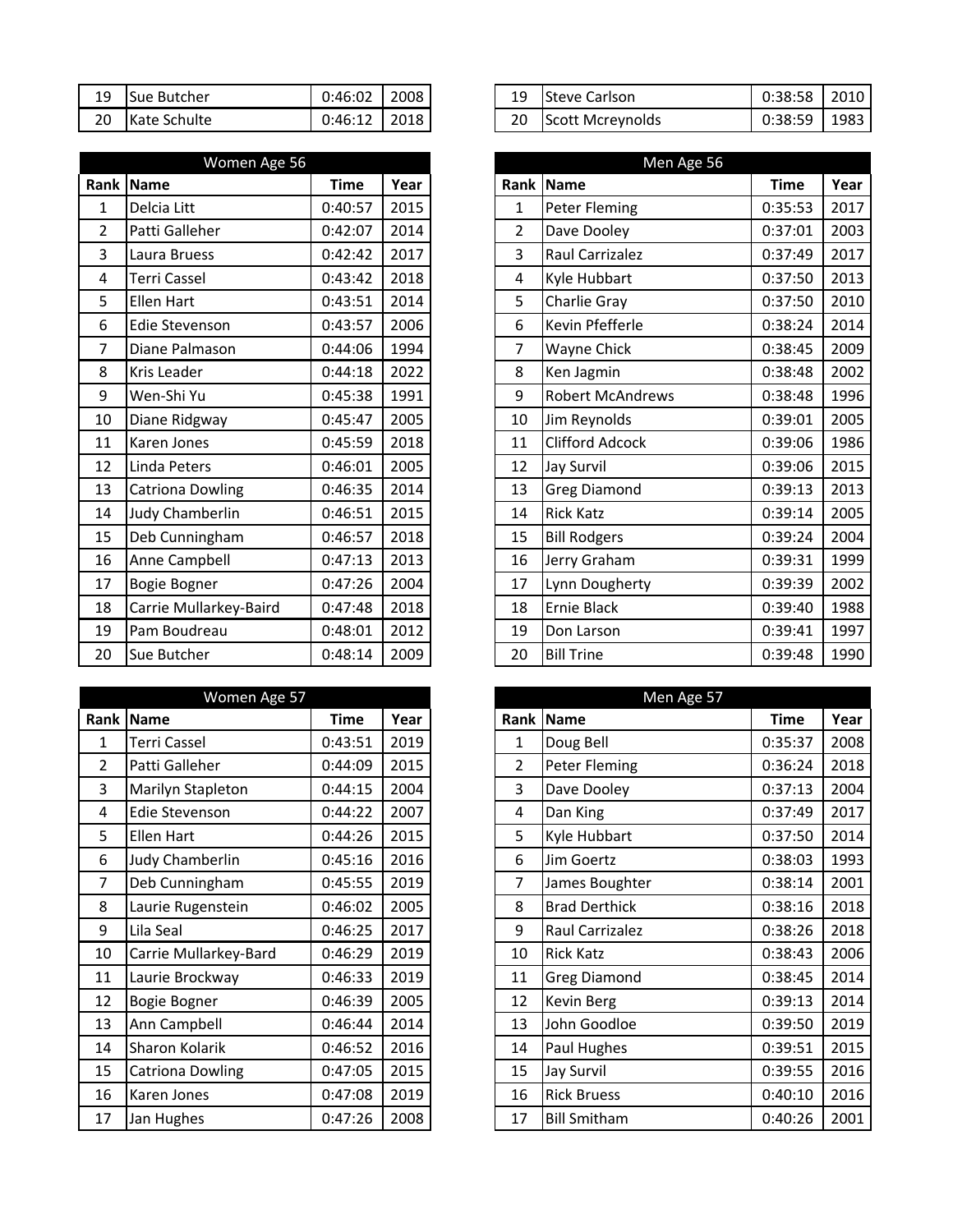|    | 18 Sheri Nemeth | $0:47:28$   2015 |  |
|----|-----------------|------------------|--|
|    | 19 Carol Nasta  | $0:47:31$   2022 |  |
| 20 | Diane Ridgway   | $0:47:50$   2006 |  |

|                | Women Age 58          |             | Men Age 58 |                |                   |
|----------------|-----------------------|-------------|------------|----------------|-------------------|
| Rank           | Name                  | <b>Time</b> | Year       |                | Rank   Name       |
| $\mathbf{1}$   | Nancy Smalley         | 0:37:20     | 1985       | $\mathbf{1}$   | Doug Bell         |
| $\overline{2}$ | Laura Bruess          | 0:43:28     | 2019       | $\overline{2}$ | Raul Carrizalez   |
| 3              | Judy Chamberlin       | 0:44:41     | 2017       | 3              | Dave Dooley       |
| 4              | Lin Lascelles         | 0:45:07     | 2022       | 4              | David Litoff      |
| 5              | Cora Randall          | 0:45:15     | 2018       | 5              | Kyle Hubbart      |
| 6              | Lila Seal             | 0:45:27     | 2018       | 6              | Roger Sayre       |
| 7              | Diane Palmason        | 0:46:31     | 1996       | 7              | Dan Spale         |
| 8              | Suzie Steel           | 0:47:03     | 2018       | 8              | Dan King          |
| 9              | <b>Barbara Naeser</b> | 0:47:10     | 1999       | 9              | Ronn Baker        |
| 10             | Jan Hughes            | 0:47:12     | 2009       | 10             | Verne Carlsen     |
| 11             | Delcia Litt           | 0:47:18     | 2017       | 11             | Kevin Pfefferle   |
| 12             | Susan Schulte         | 0:47:24     | 2014       | 12             | Peter Tel         |
| 13             | Catriona Dowling      | 0:47:30     | 2016       | 13             | Paul Hughes       |
| 14             | Vicki Hunter          | 0:47:53     | 2019       | 14             | Wayne Chick       |
| 15             | Kathy Kirsling        | 0:47:55     | 2007       | 15             | Simon Martin      |
| 16             | Pam Boudreau          | 0:48:14     | 2014       | 16             | Philip Mann       |
| 17             | Helen McQueeney       | 0:48:22     | 2010       | 17             | <b>Mike Evans</b> |
| 18             | Ann Campbell          | 0:48:29     | 2015       | 18             | Don Larson        |
| 19             | Libby James           | 0:48:36     | 1995       | 19             | Jay Survil        |
| 20             | Gail Hunter           | 0:48:43     | 2002       | 20             | <b>Bob Cooper</b> |

|                | Women Age 59          |             |      |                | Men Age 59            |
|----------------|-----------------------|-------------|------|----------------|-----------------------|
| Rank           | <b>Name</b>           | <b>Time</b> | Year |                | Rank Name             |
| 1              | <b>Kristine Clark</b> | 0:43:11     | 2022 | 1              | Doug Bell             |
| $\overline{2}$ | Cora Randall          | 0:44:14     | 2019 | $\overline{2}$ | Dan Spale             |
| 3              | <b>Ellen Hart</b>     | 0:45:07     | 2017 | 3              | Dan King              |
| 4              | <b>Edie Stevenson</b> | 0:45:24     | 2009 | 4              | Dave Dooley           |
| 5              | Heidy Lozano          | 0:45:48     | 2022 | 5              | Roger Sayre           |
| 6              | Lila Seal             | 0:46:09     | 2019 | 6              | Kyle Hubbart          |
| 7              | Judy Chamberlin       | 0:46:10     | 2018 | 7              | <b>Richard LeDoux</b> |
| 8              | Kathy Kirsling        | 0:47:00     | 2008 | 8              | Ronn Baker            |
| 9              | Laurie Rugenstein     | 0:47:03     | 2007 | 9              | <b>Rick Katz</b>      |
| 10             | Cat Trujillo          | 0:47:16     | 1995 | 10             | Liam Ryan             |
| 11             | <b>Tina Albert</b>    | 0:47:30     | 2010 | 11             | Verne Carlson         |
| 12             | Jan Hughes            | 0:47:56     | 2010 | 12             | Liam Ryan             |
| 13             | Susan Shculte         | 0:48:15     | 2015 | 13             | Danny Spoonts         |
| 14             | Carey Sanchez         | 0:48:42     | 2015 | 14             | <b>Bob Cooper</b>     |
| 15             | Amy Lease             | 0:48:47     | 2013 | 15             | Corey Wong            |
| 16             | Mary Withers          | 0:48:50     | 2003 | 16             | <b>Kevin Berg</b>     |

| 18 | Sheri Nemeth  | 0:47:28 | 2015 |  |    | 18<br><b>Bob Cooper</b> |         | 2005 |
|----|---------------|---------|------|--|----|-------------------------|---------|------|
| 19 | Carol Nasta   | 0:47:31 | 2022 |  | 19 | Don Larson              | 0:40:31 | 1998 |
| 20 | Diane Ridgway | 0:47:50 | 2006 |  | 20 | Kenneth Jagmin          | 0:40:42 | 2003 |

|                | Women Age 58            |             |      |                | Men Age 58         |             |      |
|----------------|-------------------------|-------------|------|----------------|--------------------|-------------|------|
|                | Rank Name               | <b>Time</b> | Year |                | Rank   Name        | <b>Time</b> | Year |
| 1              | <b>Nancy Smalley</b>    | 0:37:20     | 1985 | 1              | Doug Bell          | 0:36:43     | 2009 |
| $\overline{2}$ | Laura Bruess            | 0:43:28     | 2019 | $\overline{2}$ | Raul Carrizalez    | 0:37:03     | 2019 |
| $\overline{3}$ | Judy Chamberlin         | 0:44:41     | 2017 | 3              | Dave Dooley        | 0:37:22     | 2005 |
| $\overline{4}$ | Lin Lascelles           | 0:45:07     | 2022 | 4              | David Litoff       | 0:38:20     | 2019 |
| 5              | Cora Randall            | 0:45:15     | 2018 | 5              | Kyle Hubbart       | 0:38:23     | 2015 |
| 6              | Lila Seal               | 0:45:27     | 2018 | 6              | Roger Sayre        | 0:38:31     | 2016 |
| $\overline{7}$ | Diane Palmason          | 0:46:31     | 1996 | 7              | Dan Spale          | 0:38:33     | 2014 |
| 8              | <b>Suzie Steel</b>      | 0:47:03     | 2018 | 8              | Dan King           | 0:38:37     | 2018 |
| 9              | <b>Barbara Naeser</b>   | 0:47:10     | 1999 | 9              | Ronn Baker         | 0:39:05     | 1998 |
| 10             | Jan Hughes              | 0:47:12     | 2009 | 10             | Verne Carlsen      | 0:39:13     | 1991 |
| 11             | Delcia Litt             | 0:47:18     | 2017 | 11             | Kevin Pfefferle    | 0:39:17     | 2016 |
| 12             | Susan Schulte           | 0:47:24     | 2014 | 12             | Peter Tel          | 0:39:23     | 2022 |
| 13             | <b>Catriona Dowling</b> | 0:47:30     | 2016 | 13             | Paul Hughes        | 0:39:33     | 2016 |
| 14             | Vicki Hunter            | 0:47:53     | 2019 | 14             | <b>Wayne Chick</b> | 0:39:44     | 2011 |
| 15             | <b>Kathy Kirsling</b>   | 0:47:55     | 2007 | 15             | Simon Martin       | 0:39:47     | 2011 |
| 16             | Pam Boudreau            | 0:48:14     | 2014 | 16             | Philip Mann        | 0:39:52     | 1996 |
| 17             | Helen McQueeney         | 0:48:22     | 2010 | 17             | <b>Mike Evans</b>  | 0:39:58     | 2012 |
| 18             | Ann Campbell            | 0:48:29     | 2015 | 18             | Don Larson         | 0:40:00     | 1999 |
| 19             | Libby James             | 0:48:36     | 1995 | 19             | <b>Jay Survil</b>  | 0:40:18     | 2017 |
| 20             | <b>Gail Hunter</b>      | 0:48:43     | 2002 | 20             | <b>Bob Cooper</b>  | 0:40:27     | 2006 |

|      | Women Age 59          |             |      |    |                | Men Age 59            |             |
|------|-----------------------|-------------|------|----|----------------|-----------------------|-------------|
| Rank | Name                  | <b>Time</b> | Year |    |                | Rank Name             | <b>Time</b> |
|      | <b>Kristine Clark</b> | 0:43:11     | 2022 |    | 1              | Doug Bell             | 0:36:26     |
|      | Cora Randall          | 0:44:14     | 2019 |    | $\overline{2}$ | Dan Spale             | 0:37:45     |
|      | Ellen Hart            | 0:45:07     | 2017 | 3  |                | Dan King              | 0:38:08     |
|      | Edie Stevenson        | 0:45:24     | 2009 |    | 4              | Dave Dooley           | 0:38:10     |
|      | Heidy Lozano          | 0:45:48     | 2022 |    | 5              | <b>Roger Sayre</b>    | 0:38:37     |
|      | Lila Seal             | 0:46:09     | 2019 | 6  |                | Kyle Hubbart          | 0:38:50     |
|      | Judy Chamberlin       | 0:46:10     | 2018 | 7  |                | <b>Richard LeDoux</b> | 0:39:18     |
|      | <b>Kathy Kirsling</b> | 0:47:00     | 2008 |    | 8              | Ronn Baker            | 0:39:52     |
|      | Laurie Rugenstein     | 0:47:03     | 2007 | 9  |                | <b>Rick Katz</b>      | 0:39:58     |
|      | Cat Trujillo          | 0:47:16     | 1995 | 10 |                | Liam Ryan             | 0:40:07     |
|      | Tina Albert           | 0:47:30     | 2010 |    | 11             | Verne Carlson         | 0:40:10     |
| 12   | Jan Hughes            | 0:47:56     | 2010 | 12 |                | Liam Ryan             | 0:40:49     |
| 13   | <b>Susan Shculte</b>  | 0:48:15     | 2015 | 13 |                | Danny Spoonts         | 0:40:58     |
| 14   | Carey Sanchez         | 0:48:42     | 2015 | 14 |                | <b>Bob Cooper</b>     | 0:41:01     |
| 15   | Amy Lease             | 0:48:47     | 2013 | 15 |                | Corey Wong            | 0:41:06     |
| 16   | <b>Mary Withers</b>   | 0:48:50     | 2003 | 16 |                | <b>Kevin Berg</b>     | 0:41:08     |